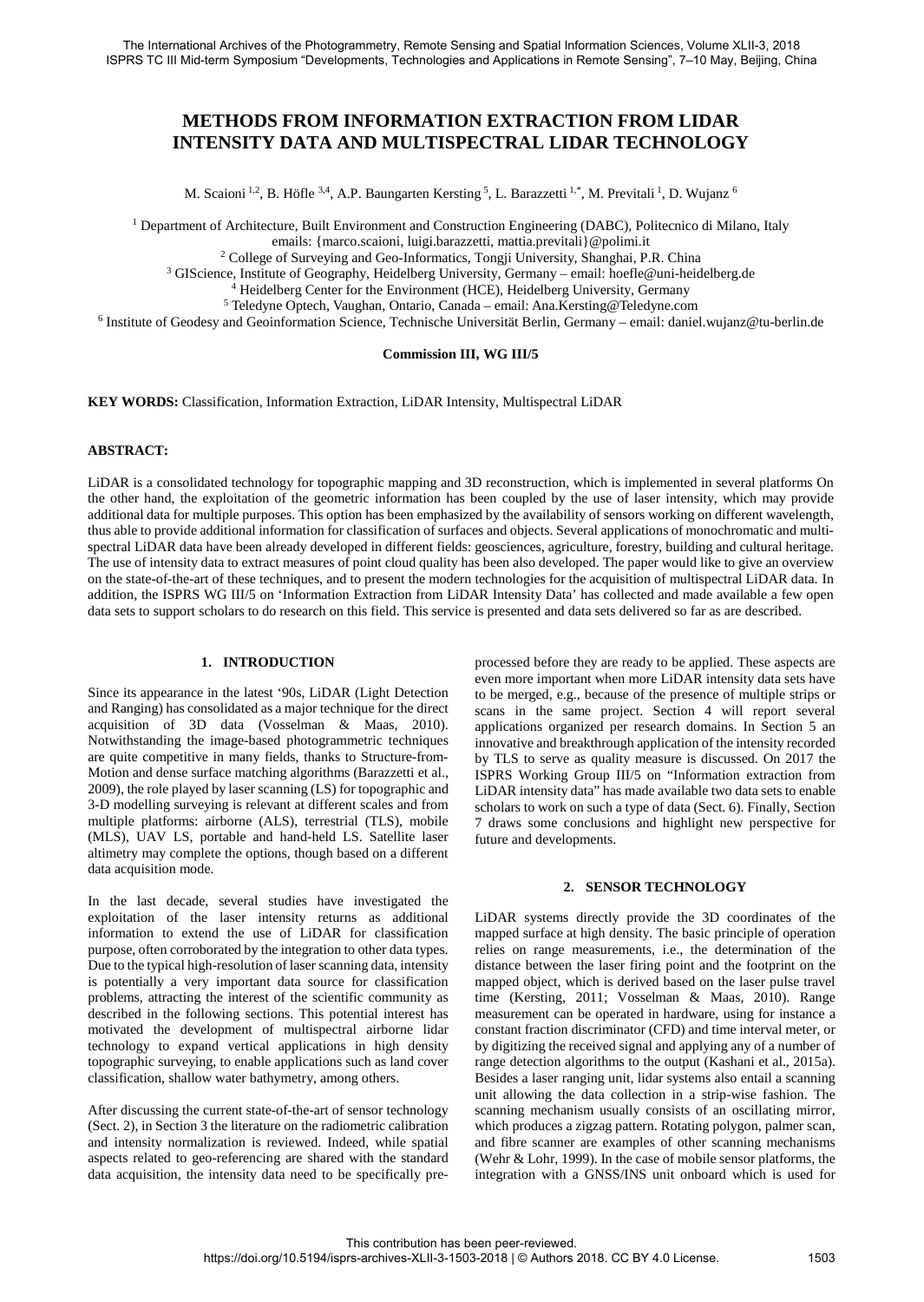georeferencing, i.e., for deriving the coordinates of the scanned object points relative to the mapping frame (Vosselman & Maas, 2010).

In addition to the geometric information (i.e., the 3D coordinates of the mapped points), LiDAR systems also can record the intensity (strength) of the backscattered laser signal. Most commercial topographic LiDAR systems are commonly monochromatic systems, i.e., operating with single laser wavelength in the near infrared (NIR - 1064 nm). LiDAR systems for bathymetric purposes consist of dual-wavelength, which not only operate in the NIR (1064 nm) to measure the water surface but also at blue-green region (532 nm) for penetrating the water surface to a certain depth. Optech CZMIL Nova and Leica HawkEye III are examples of such bathymetric ALS systems.

In 2014 the first multispectral ALS system was released, i.e., Optech Titan (www.teledyneoptech.com). This sensor incorporates three independent laser beams at different wavelengths: 1550 nm in intermediate IR (Channel 1), 1064 nm in NIR (Channel 2), and 532 nm in visible green band (Channel 3). Figure 1 illustrates the spectral signature (reflectance properties) of different objects such as water, soil and vegetation for different regions of the electromagnetic spectrum, and the Titan operating wavelengths.



Figure 1. Spectral signature of different objects. Vertical bars represent the operating beam wavelengths of Optech Titan multispectral LiDAR (www.teledyneoptech.com).

## **3. RADIOMETRIC CORRECTION AND NORMALIZATION**

In order to be exploited, LiDAR intensity data need to represent the "real" scattering properties of the target surface. This condition is important either for target classification and for comparing/merging data obtain from different instruments and missions or acquired from multiple locations in the case of TLS/MLS. According to Höfle & Pfeifer (2007), the *radiometric calibration* and *correction* (RCC) of intensity data can be operated by two different approaches. In the *empirical methods* some statistics are used to minimize noise in intensity data. The *physical methods* are based on the use of the *radar (range) equation*, and on the knowledge of those factors that may have influenced the recorded intensity values (i.e., flying height, range, incidence angle, scan angle, terrain slope and aspect, sensor aperture size, surface moisture, automatic gain control on the backscattered intensity, reflection model, and atmospheric attenuation), see Wagner (2010). While more details on the methods for absolute calibration can be found in the literature

(see Kaasalinen et al., 2011 and Yan et al., 2015), all authors agree that the RCC leads to an improvement of land cover classification results in the average order of 10%, with peaks up to 31.2%. More details about the impact of the output product when using LiDAR intensity data after radiometric and geometric correction can be found in Habib et al. (2011), the latter also necessary to define the correct position of target locations (Yan et al., 2012). Other authors have followed the approach of *radiometric normalization* to compensate the radiometric differences of laser intensity in the case of overlapping strips (Jutzi & Gross, 2010; Yan & Shaker, 2014, 2016, 2017). These methods rely on the comparison of intensity values in common areas.

#### **4. REVIEW OF APPLICATIONS WITH LIDAR INTENSITY**

LiDAR intensity has been used in a large variety of applications related to geometric and radiometric aspects (or a combination of both). Applications range from basic activities where intensity is used to "colourize" aerial or terrestrial laser scans (point clouds) or images derived from scans. The first basic application is the simple visualization of the acquired data, especially from those sensors that do not have an associated RGB camera able to provide the "real" colour to point clouds (Barfoot et al., 2016). Although this task is quite trivial, the advantage of using the intensity-based colour information has a primary role in several projects, especially when RGB information is not available. The intensity-based colour approach was then extended to identify common features between multiple scans, resulting in new algorithms for matching and registration of point clouds. Such approaches include *scan-to-scan* or *image-to-scan registration* (Böhm & Becker, 2007; González-Aguilera et al., 2009; Kang et al., 2009; Alba et al., 2011; Altuntas, 2011; Barnea & Filin, 2011; Weinmann et al., 2011; Parmehr et al., 2016; Lohani & Sasidharan, 2017). Even though these methods have many limitations in practical applications, they represent potential useful alternative to traditional registration methods. Some other applications of LS intensity for evaluating the quality of geometric data will be discussed in Section 5. LiDAR intensity has been also used in computer vision problems related to object identification (Mioulet et al., 2017), segmentation (Umemura et al., 2017), localization (Wei et al., 2017), and deep learning, (Asvaldi et al. 2017), among the others. The remainders applications can be generally grouped into specific domains.

## **4.1 Land use classification**

After Song et al. (2002), who proposed the use of LiDAR intensity for *land cover classification*, many authors have dealt with this task on the basis of ALS data. In particular, the addedvalue of using this type of observations is due to the small footprint, which gives the chance to map land cover at highresolution. This option is particularly important to study urban areas, for example to detect those regions covered by vegetation (Höfle et al., 2012). In Yan et al. (2015) a review of applications and processing methods related to this field is reported. While monochromatic LiDAR sensors have been used in the most case studies, recently multispectral sensors (see Sect. 2) have been applied, as reported in Morsy et al. (2017a). Also applications in non-urban areas have been proposed, such as the discrimination between water and land (Brzank et al., 2008; Morsy et al., 2018), the salt-marsh characterization (Collin et al., 2010), as well as several other specific studies which will be described in the following thematic subsections. Usually, intensity is not used alone but combined with other types of information, such as *RGB colour* (Cheng et al., 2017) *height values* (e.g., Morsdorf et al.,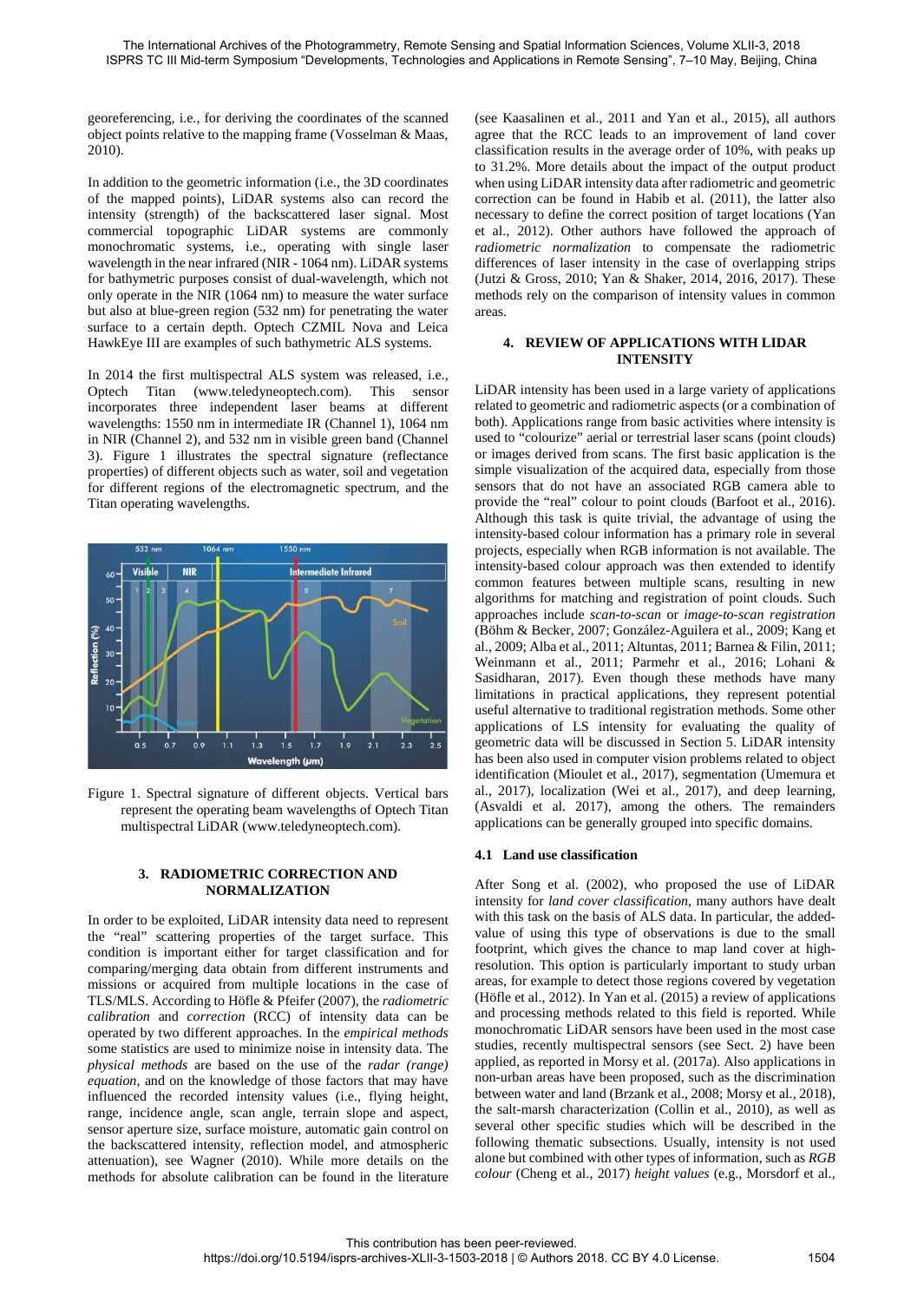2010; Zhou, 2013; Zhou & Li, 2017), and LiDAR *ranges* (El-Ashmawy & Shaker, 2014). In Mesas-Carrascosa et al. (2012) and Yi et al. (2016), LiDAR intensity data are combined with *multispectral images* for classification purpose.

Different classification methods have been used along with LiDAR intensity data. El-Ashmawy et al. (2011) discuss the use of *pixel-based* vs *object-based* classification techniques. In Zhou (2013), the integration of LiDAR height and intensity along with an object-based classification technique was demonstrated to be more efficient for urban land cover than using standard mediumresolution multispectral imagery. Results were comparable to the ones obtainable from multispectral high-resolution images and a DSM, see also Zhou & Li (2017) on the same topic.

## **4.2 Geology and geomorphology**

Laser scanning has evolved into a widely used tool for research and applications in geosciences that require geometric and structural information about the Earth surface and processes shaping it. Raster-DTM and DSM have been in focus the last decade (Höfle & Rutzinger, 2011). Eitel et al. (2016) identified the point cloud plus time dimension (i.e., multi- and hypertemporal) and plus intensity data dimension (one and multiple wavelengths) as the most relevant research opportunities for Earth and ecological sciences for the future. In geosciences in general, LiDAR intensity mainly supports to perform improved object and LULC classification (e.g., water surfaces, glacier facies and rock types) and derivation of geophysical and chemical parameters (e.g., albedo, snow chemistry, foliar nitrogen).

In Geology, a majority of studies using intensity data dealt with rock type classification and outcrop lithology. Burton et al. (2011) correlated TLS intensity with rock properties such as different rock types (coal, mudstone, sandstone) and also mineralogy (e.g., weight percentage of clay) for which they could derive  $R^2 > 0.77$ . Penasa et al. (2014) developed a method to differentiate linear chert bands from the surrounding limestone in an outcrop setting using intensity and derived local texture information. In addition to the intensity/range correction, Carrea et al. (2016) applied an empirical angle correction (Oren-Nayar model) due to the incidence angle for lithological differentiation of rock surfaces for geological mapping purposes. Hartzell et al. (2014) tested radiometrically calibrated multispectral TLS data to identify different rock types (sandstone, limestone) in an outcrop and found out that data fusion with passive RGB images could improve the classification performance. In their study they applied three different LiDAR systems to mimic a multispectral system. Errington et al. (2016) adopted LiDAR intensity data for clay mapping. Garroway et al. (2010) and Kaasalainen et al. (2010) investigated soil moisture. Mazzarini et al. (2007) identified and dated lava flows on the Mount Etna, Italy. The review of Telling et al. (2017) on TLS in Earth sciences reveals that also the combination of TLS intensity and *hyperspectral imagery* (HSI) is gaining in importance for geologic feature mapping, which is also confirmed by new method developments for fusion of ALS and HSI (Brell et al. 2017).

## **4.3 Hydrolology**

Apart from bathymetric LiDAR, topographic LiDAR intensity was widely investigated in hydrology to map water bodies and inundated areas such as flood-affected regions. In an early study, Höfle et al. (2009) applied radiometrically corrected ALS data and modelled laser shot dropouts to segment and classify rivers in point clouds. Intensity-based variables of a local point neighbourhood (e.g., local intensity variation) were jointly used with geometry in a region-growing procedure to delineate the river water surface. Malinowski et al. (2016) could even differentiate between different levels of water and grass coverage within single full-waveform ALS footprints using backscattering coefficient derived via radiometric calibration. The higher the water coverage, the lower the backscatter signal. Roelens et al. (2016) made use of airborne LiDAR intensity as proxy for NIR reflectance to support the extraction of cross sections (width, cross-sectional area) and water levels of vegetated ditches from the point cloud. The normalized difference water index (RGB and LiDAR intensity) was input for the classification of the presence of water and vegetation in ditch profiles. A similar objective of mapping channel networks from airborne LiDAR was presented by Hooshyar et al. (2015). They mapped wet channels by integrating elevation and intensity of ground points via empirically derived thresholds on intensity and subsequent edge detection in the intensity image. For geophysical parameter retrieval, TLS intensity proved to be a suitable method to detect surface moisture and derive spatial patterns of the scanned surfaces in aeolian environments, see Nield et al. (2014). Lang & McCarty (2009) investigated wetland hydrology.

## **4.4 Glaciology and snow research**

LiDAR intensity was investigated to map and retrieve different snow and ice facies and properties. Höfle et al. (2007) applied ALS intensity to map different glacier surface classes (snow, firn and ice) using point cloud-based segmentation and classification. Kaasalainen et al. (2008) found out that TLS intensity is affected by snow cover wetness. Joerg et al. (2015) calibrated ALS intensity data to derive a spatially distributed albedo proxy map of the glacier, which is needed as input for energy and mass balance models. In-situ measurements (albedometer, spectroradiometer) served as reference in this study to compute broadband albedo of the glacier surface from ALS intensity data. Podgorski et al. (2018) investigated calving events of a tidewater glacier in Antarctica with TLS intensity. They could classify different ages of glacier surfaces, i.e., different timing of ice face exposure. Median intensity correlated most with the ice exposure time with an explanation of 60% of the variability in intensity between calving events.

## **4.5 Vegetation studies in Agriculture, Ecology and Forestry**

As the range of wavelength covered by LiDAR is 800-1500 nm, it is a powerful instrument for analysing vegetation structure. LiDAR intensity has been investigated to derive biogeochemistry descriptions of vegetation (e.g., foliar nitrogen and chlorophyll photosynthesis) and ecologically relevant geographic parameters (e.g., drought stress, plant phenology, leaf area distribution, etc. - see Eitel et al. 2016). The main assumption is that plant parameters and the geometry of plant compartments alter the strength of backscatter due to changing reflectance and/or changing target area within the footprint. This fact can be used to empirically derive plant properties that are perfectly located in a topographic reference frame in contrast to passive spectral measurements. Eitel et al. (2014) applied a green-wavelength (523 nm) TLS intensity to estimate the nitrogen status of agricultural crops (winter wheat). In a similar study, Magney et al. (2014) used green-TLS intensity to empirically describe 3Dphotosynthetic performance over time of different species' plant leaves in a lab experiment. Adding more wavelengths, Nevalainen et al. (2014) could apply hyperspectral TLS to estimate chlorophyll concentrations in tree canopies. Lab investigations showed high correlation between chlorophyll concentrations and a modified chlorophyll absorption ratio index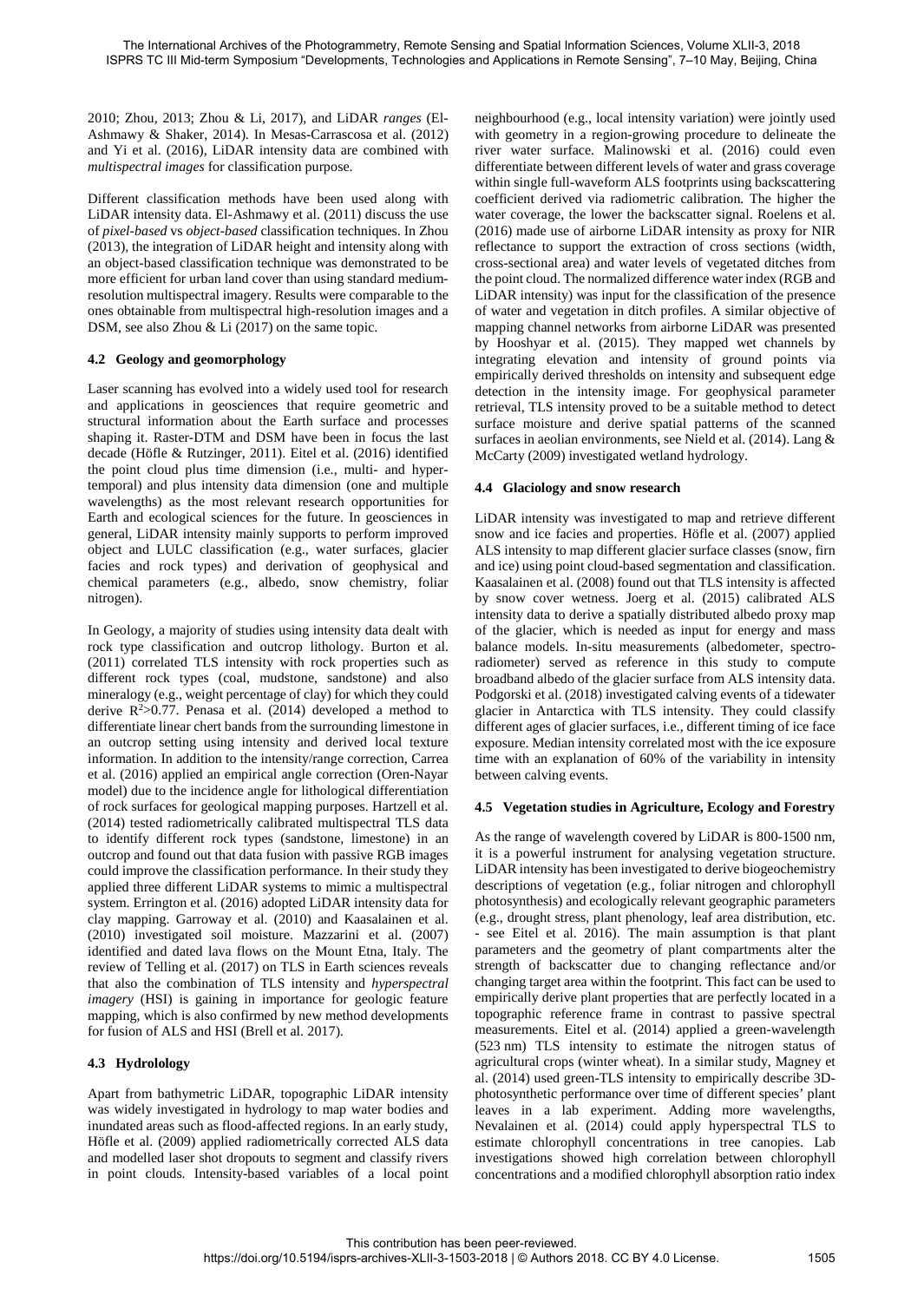using LiDAR reflectance at 750 nm and 705 nm. The derivation of 3D leaf water content was subject of investigation in Junttila et al. (2017) and Zhu et al. (2017). In Gaulton et al. (2013), a dual-wavelength laser scanner was used to evaluate vegetation moisture. Luo et al. (2018) evaluated the leaf performances on the basis of height and intensity data for leaf area index estimation. Chust et al. (2008) studied the coastal and estuarine habitat by integrating LiDAR height and intensity to multispectral imagery.

LS has been largely used in Forestry for the measurement of biomass, for tree species classification and for the evaluation of other parameters. The integration of LiDAR intensity in the analyses was carried out by several authors to extend or consolidate those results. Most applications are from airborne sensors, but TLS was also used for detailed studies in small plots. In many applications, height and intensity data captured using ALS over a forest were analysed. For example, García et al. (2010) estimated the biomass carbon stock for a Mediterranean forest. Donoghue et al. (2007) analysed the species mixture in conifer plantations. Li et al. (2016) measured forest topsoil properties, while Wang & Glenn (2009) presented a method for terrain characterization in forested areas. With focus on fullwaveform airborne LiDAR, Milenkovic et al. (2017) developed a novel method to estimate total canopy transmittance of forest areas by looking at the full-waveform backscatter of ground and single non-ground laser echoes. The difference between ground and canopy echo energy was used to derive total canopy transmittance. The study of Milenkovic et al. (2017) indicates that based on full-waveform information also deterministic models (with no need of training data) are possible to derive ecologically relevant parameters from LiDAR backscatter. Eitel et al. (2010) adopted TLS for simultaneous measurement of plant structure and chlorophyll content.

Among the applications related to vegetation, a great attention is paid to *agriculture*. LiDAR is also one of the technologies usually used together with assisted GPS navigation, robotics, and drones (among others), for *precision agriculture*, i.e., the use of technology to optimize costly fertilizer and to ensure more efficiency and sustainability (Tamirat et al., 2018). Typical examples of practical applications are those related to the determination of soil and crop type Carranza & Blanco, 2015), agricultural planning and management, yield forecasting, crop analysis (Eitel et al., 2014), crop damage identification (Alberto et al., 2014), mapping of irrigation paths, and other applications related to field management.

## **4.6 Buildings and infrastructures**

Applications based on LiDAR intensity for structures and infrastructures were proposed in the field of *damage detection* by González et al. (2010), Kashani (2014), Kashani & Graettinger (2015), Kashani et al. (2015b), and Hou et al. (2017). Usually, the proposed approach is based on the use of well-known algorithms (or enhanced versions) for different preliminary tasks, such as classification or feature extraction. Then, specific application-based algorithms are used to detect damages, for example, after natural disasters (hurricane, earthquake, floods, tsunami, tornado), where major damages appear and can be found from the analysis of pre- and post-event information with an approach based on direct comparison of the two stages. In some cases, the analysis has to be conducted only on the post-event data because of the lack of data sets before the event. Identifying sudden changes in texture or other geometric and radiometric features allows to highlight possible damages.

## **5. LIDAR INTENSITY AS A QUALITY MEASURE**

One of the most frequently asked questions in Geodesy, regardless of which sensor has been deployed, is related to the achievable precision of measurements that are also referred to as *stochastic characteristics*. This information is vital in order to weigh observations in the stochastic model of a parameter estimation, to reject outliers or to draw statistically sound conclusions for instance in deformation measurement. While the computation of stochastic measures for established geodetic instruments is well understood, this issue is still in the spotlight of current research when it comes to *reflectorless rangefinders* that form the key component of laser scanners. Hence, the following of this section has a thorough look at existing contributions on the subject of influencing factors onto the rangefinder precision of laser scanners as well as how these influences can be combined to an all-embracing stochastic model. Once the stochastic characteristics of an applied scanner are known, this information can be used to compute stochastic point clouds. This means that the individual precision is known for every single point within a dataset.

The identification of influencing factors onto the precision of reflectorless rangefinders is of great interest ever since the emergence of laser scanners. One of the first notable contributions on the subject was made by Böhler et al. (2003) who investigated the influence of different reflective characteristics. Furthermore the impact of increasing object distance was of interest. Vögtle et al. (2008) revealed notable differences among common building materials in terms of range noise for a TLS. In addition, noteworthy variations in terms of precision have been discovered between samples that were captured during the day or at night. Soudarissanane et al. (2011) approach the issue from a geometric point of view by analysing the effect of the angle of incidence. It was shown that the impact of interest increases for rising incidence angles. Interestingly, a stringent explanatory pattern can still be found in current research, see, e.g., Ozendi et al. (2017) and Bolkas & Martinez (2018), that assign various influences into certain categories. In summary, the most relevant influences can be tributed to the survey configuration as well as the local radiometric characteristics of the object.

Detailed knowledge about the impact of all these influencing factors onto laser scans is undeniably of vital importance. However, not a single contribution was able to mathematically tie these relevant influences together which would result in an allembracing stochastic model. Probably the biggest challenge in this context is bound to the consideration of radiometric characteristics. Yet numerous authors have reported significant effects onto the range noise for samples with different radiometric properties, what they have not mentioned is, how information about these properties can be captured or modelled. Spectrometers, for instance, are appropriate sensors to gather radiometric information at a certain wavelength, but they are not feasible to be applied in practice to analyse a point cloud collected by TLS. Hence, an alternative methodology has been proposed in Wujanz et al. (2017) that is based the analysis of raw laser intensity values. The general idea is based on the fact that laser scanners are photometric devices that convert an optical signal that is reflected by an object's surface into ranges. To this purpose, photo diodes are used that also deliver the intensity values as a by-product. Generally, the degree of range noise is bound to: (i) the strength of the incoming signal; and (ii) the individual characteristics of the applied photodiode. Wujanz et al. (2017) argue that all aforementioned influences cause a deterioration of the emitted signal that consequently yields to a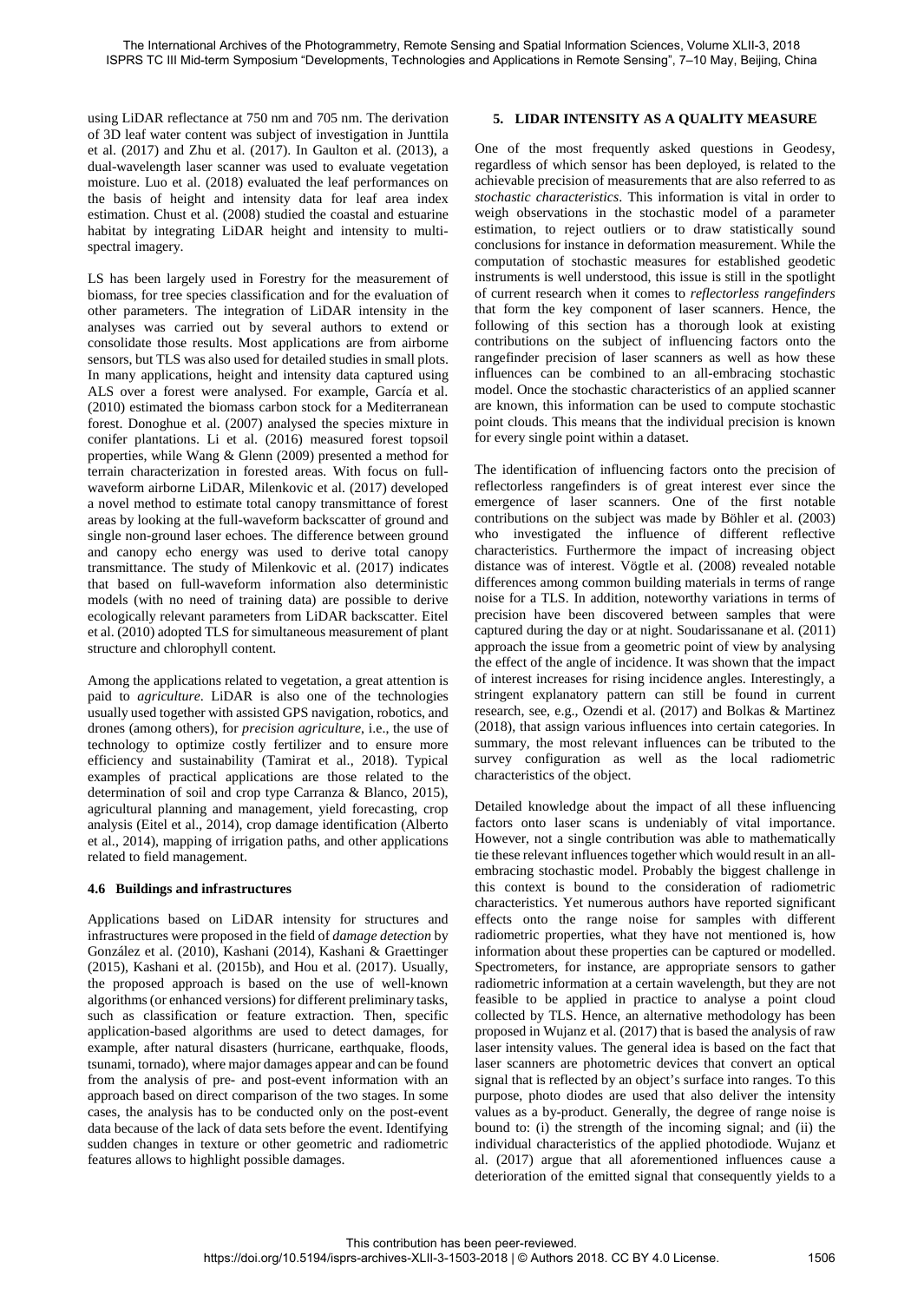loss of the precision – yet a causal separation of influencing factors cannot be made. However, if one has exact knowledge about (i) and (ii), then some conclusions about the achieved precision of individual measurements can be drawn. Since some manufacturers of laser scanners allow to export raw intensity values, such as Zoller + Fröhlich or Riegl just to name a few, the question arises how to derive (ii). The first option to achieve this is based on repeated distance measurements under varying acquisition configurations by solely using the rangefinder of a TLS. Stochastic measures are generated by computing the mean of raw intensity values as well as the standard deviation of ranges. Figure 2 illustrates some results gathered in different experiments with a phase-shift Zoller + Fröhlich Imager 5006 h TLS, where raw intensity values are reported in horizontal direction while the standard deviation of ranges is associated to the vertical axis. Black circles stem from an experiment where planar panels with varying radiometric properties have been scanned under normal incidence angles and varying distances. The blue circles originate from measurements onto various building materials which have been captured under different incidence angles and ranges. The red circles have been also acquired under different incidence angles at two distances yet by usage of the aforementioned panels. It is obvious that a systematic run emerges - regardless of which influencing factor has been altered. Hence, these values can be used to estimate a function that finally forms the stochastic model of the rangefinder.



Figure 2. Intensity-based stochastic model for a Zoller + Fröhlich IMAGER 5006h.

Once the stochastic behaviour of a laser scanner is known, the deterministic information in form of the original point cloud can be enriched by stochastic information (see Wujanz et al., 2018). As a result, a stochastic point cloud emerges; an example is depicted in Figure 3. The upper right diagonal depicts an intensity-coded point cloud. Based on the radiometric information a stochastic information can be computed as illustrated on the lower left part of the figure.



Figure 3. Stochastic point cloud (lower left) and intensity-coded point cloud (upper right).

## **6. THE ISPRS WG III/5 DATA SET**

As previously observed, object extraction in urban and land environment is still an active field of research, with the focus shifting from accuracy evaluation to using data from new sensors, or to advanced processing techniques. The success of benchmarking data sets in different research fields has shown the importance of providing free common data for comparing different approaches on the same problems. The availability of a unique benchmark can on one side highlights convergences between different strategies and put in evidence common problems; on the other hand, it may indicate the most promising approaches among a set of various available solutions. Even if some benchmarks exist for specific LiDAR processing task, there is a need for specific test data for both urban and land object extraction making use of the benefits of modern airborne sensors such as multispectral ALS sensor as well as MLS sensors with increased spectral and radiometric resolution.

These considerations led ISPRS WG III/5 to establish in 2017 a new benchmarking data set on "Information Extraction from LiDAR Intensity Data: Multi-Spectral and Mobile LiDAR data." The data set can be requested by the research community via the WG website (www2.isprs.org/commissions/comm3/wg5. html). Scholars are given access to the sensor data and are encouraged to share their results. In particular, currently two data sets are provided, as illustrated in next subsections.

#### **6.1 Mobile LiDAR Data Set 1 – ("Sun Prairie")**

Data Set 1 covers a urban environment located in Sun Prairie (Wisconsin, US). The data set was acquired by using the dualhead sensor MLS system Optech Lynx SG moving along a couple of roads in Sun Prairie city for a total distance of approximately 2 km. A measurement rate of 1200 kHz (600 kHz per sensor) and a scanner frequency of 250 Hz per each sensor (total of 500 lines per second) have been used during data acquisition. The data set contains a typical urban environment with several object classes: buildings, roads, trees, cars, pedestrian, poles, etc. Severe occlusions due to cars and trees are present in building facades. The sample Data Set 1 consists of three strips collected using the two sensors (S1 and S2), stored in 6 LAS files for a total size of 4.5 GB. In Figure 3 some images related to Data Set 1 are shown.



Figure 3. MLS Data Set 1: the path followed by the sensor and the position of three subsets (on the left); a sample of the data set (on the right).

#### **6.2 Multispectral LiDAR Data Set 2 – ("Tobermory")**

Data Set 2 covers a natural coastal area located in Tobermory (Ontario, Canada). Optech Titan multispectral ALS sensor was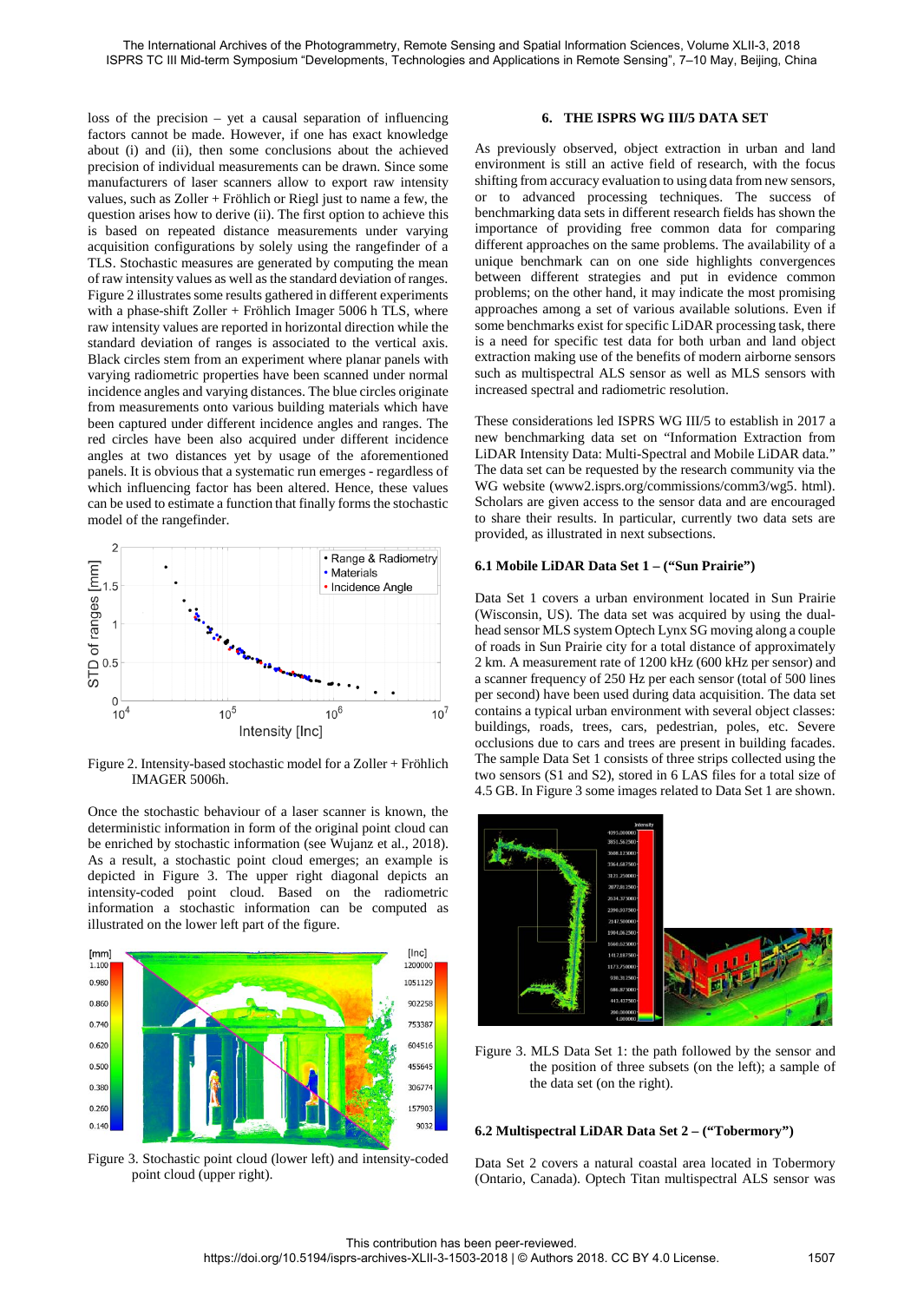used to acquire data was on April 2015 at a flying height of approximately 460 m a.g.l. and a speed of 140 knots. The Optech Titan sensor has 3 channels, each simultaneously collecting data as described in Section 2. Each channel has different characteristics resulting in a rich topographic and bathymetric data set. The sensor FoV is 40°. The data set contains a couple shipwrecks, rock coastline and water depths. The data set consists of 11 strips over an area of approximately 10 km x 2 km at a point density of approximately 12 points/m2. The data set is provided into three main archives, one for each channel, and each archive contains 11 strips stored in LAS files for a total size of 26.4 GB. In Figure 4 some images related to Data Set 2 are shown.





## **7. CONCLUSIONS**

From the current state-of-the-art of research on LiDAR intensity in manifold fields one can conclude that using this kind of observation has potential for improving classification over urban areas, mapping land cover (e.g., water areas) and bio- /geophysical parameter (e.g., water, chlorophyll and nitrogen content) retrieval, as clearly demonstrated in a multitude of studies. A major strength is the direct location of the "backscatter measurement" in topographic space – even in complex objects such as vegetation – compared to all passive spectral approaches. Several studies showed that the combination of geometric and intensity information leads to improved results. Radiometric correction for distance and also angle effects is increasingly applied in recent studies. Still, several challenges need to be addressed and solved in the future: (1) transfer from controlled research in the lab with TLS to applications for large areas with ALS is needed because geosciences requires geographic data input; (2) correction of the intensity angle effects is still a chicken-and-egg question because a lot of information about the scattering characteristics of the surface/object of interest is required beforehand; 3) integration of LiDAR point clouds (3D coordinates+intensity) with hyperspectral imagery reveals a lot of opportunities but still demands for new methodologies for data fusion and information extraction; 4) hypertemporal time series of point clouds including intensity are still hardly exploited (Eitel et al. 2016) and no software tools for processing are available. New solutions are offered by multi-spectral LiDAR sensors, whose development and diffusion is expected to foster even more the exploitation of laser intensity data. Interesting applications may derive from the use of this kind of observation as a quality measure for simultaneously recorded geometric data. Last but not least, the availability of free data sets may help students and scholars to start doing research on this topic.

## **ACKNOWLEDGEMENTS**

Acknowledgements go to Teledyne Optech Company (Canada) for providing both data sets described in Section 6.

## **REFERENCES**

Alba, M.I., Barazzetti, L., Scaioni, M., and F. Remondino, 2011. Automatic Registration of Multiple Laser Scans using Panoramic RGB and Intensity Images. *Int. Arch Photogramm. Remote Sens. Spatial Inf. Sci.*, 38(5W12), 6 pages.

Alberto, R.T., Damian, G.B., Camaso, E.E., and M.F. Isip, 2017. Land cover mapping using lidar data and aerial image and soil fertility degradation assessment for rice production area in Quezon, Nueva Ecija, Philippines. In: Proc. of SPIE, Vol. 10444, paper No. 1044403.

Altuntas, C., 2011. An experimental study on registration threedimensional range images using range and intensity data. *Int. Arch Photogramm. Remote Sens. Spatial Inf. Sci.*, 38 (5/W12): 115-118.

Asvadi, A., Garrote, L., Premebida, C., Peixoto, P., and U.J. Nunes, 2018. Real-Time Deep ConvNet-Based Vehicle Detection Using 3D-LIDAR Reflection Intensity Data. In: Proc. "3rd Iberian Robotics Conf. (ROBOT 2017)," Ollero A. et al. (eds.), *Advances in Intelligent Systems and Computing*, Vol. 694. Springer Verlag, Cham (Switzerland).

Barazzetti L., Remondino, F., and Scaioni, 2009. Combined use of Photogrammetric and Computer Vision techniques for fully automated and accurate 3D modeling of terrestrial objects. In: *Proc. of SPIE*, Vol. 7447.

Barfoot, T.D., McManus, C., Anderson, S., Dong, H., Beerepoot, E., Tong, C.H., Furgale, P., Gammell, J.D., and J. Enright, 2016. Into darkness: Visual navigation based on a lidar-intensity-image pipeline. *Springer Tracts in Advanced Robotics*, 114: 487-504.

Barnea, S., and S. Filin, 2010. Geometry-image-intensity combined features for registration of terrestrial laser scans. *Int. Arch. Photogramm. Remote Sens. Spat. Inf. Sci.*, 38(3A): 145-150.

Böhler, W., Bordas Vicent, M., and A. Marbs, 2003. Investigating laser scanner accuracy. In: Proc. "XIX CIPA Symp.*,*" Antalya (Turkey)*.* 

Böhm, J., and S. Becker, 2007. Automatic Marker-free Registration of Terrestrial Laser Scans using Reflectance Features. In: Proc. "8th Conf. Optical 3-D Measurement Techniques," Zurich (Switzerland), 9-12 Jul, Vol. 1, pp. 338-343.

Bolkas, D. and A. Martinez, 2018. Effect of target color and scanning geometry on terrestrial LiDAR point-cloud noise and plane fitting*. J. Appl. Geodesy*, 12(1): 109-127.

Brell, M., Segl, K., Guanter, L., and B. Bookhagen, 2017. Hyperspectral and Lidar Intensity Data Fusion: A Framework for the Rigorous Correction of Illumination, Anisotropic Effects, and Cross Calibration. *IEEE Trans. Geosci. Remote Sens.*, 55: 2799-2810.

Brzank, A., Heipke, C., Goepfert, J., Soergel, U., 2008. Aspects of generating precise digital terrain models in the Wadden Sea from LiDARwater classification and structure line extraction. *ISPRS J. Photogramm. Remote Sens.*, 63: 510-528.

Burton, D., Dunlap, D.B., Wood, L.J., and P.P. Flaig, 2011. Lidar Intensity as a Remote Sensor of Rock Properties. *J. Sedimentary Res.*, 81(5): 339-347.

Carranza, C., and A. Blanco, 2015. Using uncalibrated LiDAR intensity for classification of agricultural crops in Pangasinan, Philippines. In: Proc. "36<sup>th</sup> Asian Conf. on Remote Sens. (ACRS 2015)."

Carrea, D., Abellán, A., Humair, F., Matasci, B., Derron, M.-H., and M. Jaboyedoff, 2016. Correction of terrestrial LiDAR intensity channel using Oren-Nayar reflectance model: An application to lithological differentiation. *ISPRS J. Photogramm. Remote Sens.*, 113: 17-29.

Cheng, X., Guo, W., Li, Q., and X. Cheng, 2017. Joint Classification Method for Terrestrial LiDAR Point Cloud Based on Intensity and Color Information. *Zhongguo Jiguang/Chin. J. Lasers*, 44(10), paper. No. 1010007.

Chust, G., Galparsoro, I., Borja, A., Franco, J., and A. Uriarte, 2008. Coastal and estuarine habitat mapping, using LiDAR height and intensity and multi-spectral imagery. *Estuar. Coastal Shelf Sci.*, 78: 633-643.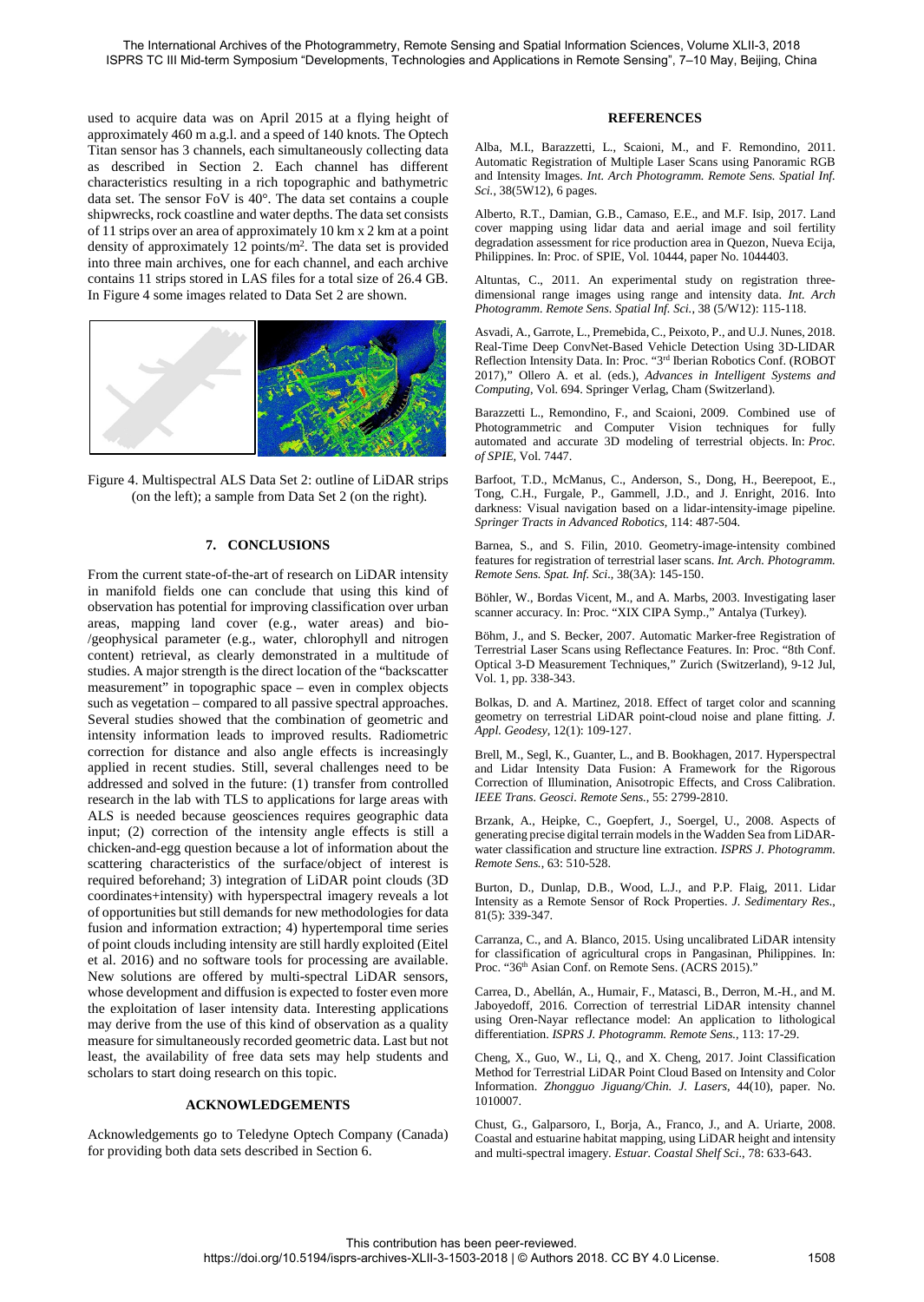Donoghue, D.N.M., Watt, P.J., Cox, N.J., and J. Wilson, 2007. Remote sensing of species mixtures in conifer plantations using LiDAR height and intensity data. *Remote Sens. Env.*, 110: 509-522.

Eitel, J.U., Vierling, L.A., and D.S. Long, 2010. Simultaneous measurements of plant structure and chlorophyll content in broadleaf saplings with a terrestrial laser scanner. *Remote Sens. Env.*, 114: 816-830.

Eitel, J.U., Magney, T., and L. Vierling, 2014. Lidar based biomass and crop nitrogen estimates for rapid, non-destructive assessment of wheat nitrogen status. *Field Crop Res.*, 159: 21-32.

Eitel, J.U., and other 15, 2016. Beyond 3-D: The New Spectrum of LiDAR Applications for Earth and Ecological Sciences. *Remote Sens. Env.*, 186: 372-392.

El-Ashmawy, N., A. Shaker, and W.Y. Yan, 2011. Pixel vs Object-Based Image Classification Techniques for LiDAR Intensity Data. *Int. Arch. Photogramm. Remote Sens. Spatial Inf. Sci.*, 38(5/W12): 43-48.

El-Ashmawy, N., and A. Shaker, 2014. Innovated approach for LiDAR intensity data classification. In: Proc. IGARSS 2014, pp. 169-172.

Errington, A.F.C., Daku, B.L.F., and A.F. Prugger, 2016. Clay mapping in underground potash mines: An initial investigation into the use of corrected intensity terrestrial LiDAR data. In: Proc. "IEEE Int. Conf. on Imaging Systems and Techniques (IST 2016)," pp. 94-99.

García, M., Riaño, D., Chuvieco, E., and M.F. Danson, 2010. Estimating biomass carbon stocks for a Mediterranean forest in central Spain using LiDAR height and intensity data. *Remote Sens. Env.*, 114: 2229-2237.

Garroway, K., Hopkinson, C., and R. Jamieson (2011). Surface moisture and vegetation influences on LiDAR intensity data in an agricultural watershed. *Canad. J. Remote Sens.*, 37: 275-284.

Gaulton, R., Danson, F., Ramirez, F., and O. Gunawan, 2013. The potential of dual-wavelength laser scanning for estimating vegetation moisture content. *Remote Sens. Env.*, 132: 32-39.

González-Aguilera, D., Rodríguez-Gonzálvez, P. and J. Gómez-Lahoz, 2009. An automatic procedure for co-registration of terrestrial laser scanners and digital cameras. *ISPRS J. Photogramm. Remote Sens.*, 64: 308-316.

González, J., Riveiro-Rodríguez, B., González-Aguilera, D., and M.T. Rivas-Brea, 2010. Terrestrial laser scanning intensity data applied to damage detection for historical buildings. *J. Archaeol. Sci.*, 37(12): 3037- 3047.

Habib, A., Kersting, A.P., Shaker, A., and W.Y. Yan, 2012. Geometric calibration and radiometric correction of LiDAR data and their impact on the quality of derived products. *Sensors*, 11(9): 9069-9097.

Hartzell, P., Glennie, C., Biber, K., and S. Khan, 2014. Application of multispectral lidar to automated virtual outcrop geology. *ISPRS J. Photogramm. Remote Sens.*, 88: 147-155.

Höfle, B., and N. Pfeifer, 2007. Correction of laser scanning intensity data: Data and model-driven approaches. *ISPRS J. Photogramm. Remote Sens.*, 62: 415-433.

Höfle, B., Geist, T., Rutzinger, M., and N. Pfeifer, 2007. Glacier surface segmentation using airborne laser scanning point cloud and intensity data. *Int. Arch. Photogramm. Remote Sens. Spat. Inf. Sci.*, 36(3/W52): 195- 200.

Höfle, B., Vetter, M., Pfeifer, N., Mandlburger, G., and J. Stötter, 2009. Water surface mapping from airborne laser scanning using signal intensity and elevation data. *Earth Surf. Proc. Land.*, 34(12): 1635-1649.

Höfle, B., and M. Rutzinger, 2011. Topographic airborne LiDAR in geomorphology: A technological perspective. *Zeitschrift für Geomorphologie*, 55(2): 1-29.

Höfle, B., Hollaus, M., and J. Hagenauer, 2012. Urban vegetation detection using radiometrically calibrated small-footprint full-waveform airborne LiDAR data. *ISPRS J. Photogramm. Remote Sens.*, 67: 134-147.

Hou, T.-C., Liu, J.-W., and Y.-W. Liu, 2017. Algorithmic clustering of LiDAR point cloud data for textural damage identifications of structural elements. *Measurement*, 108: 77-90.

Hooshyar, M., Kim, S., Wang, D., and S.C. Medeiros, 2015. Wet channel network extraction by integrating LiDAR intensity and elevation data. *Water Resources Res.*, 51: 10029-10046.

Joerg, P.C., Weyermann, J., Morsdorf, F., Zemp, M., and M.E. Schaepman, 2015. Computation of a distributed glacier surface albedo proxy using airborne laser scanning intensity data and in-situ spectroradiometric measurements. *Remote Sens. Env.*, 160: 31-42.

Junttila, S., Vastaranta, M., Liang, X., Kaartinen, H., Kukko, A., Kaasalainen, S., Holopainen, M., Hyyppä, H., and J. Hyyppä, 2017. Measuring leaf water content with dual-wavelength intensity data from terrestrial laser scanners. *Remote Sens.*, 9(1), paper No. 8.

Jutzi, B., and Gross, H., 2010. Investigations on surface reflection models for intensity normalization in airborne laser scanning (ALS) data. *Photogramm. Eng. Remote Sens.*, 76: 1051-1060.

Kaasalainen, S., Kaartinen, H., and A. Kukko, 2008. Snow cover change detection with laser scanning range and brightness measurements. In: "EARSeL eProceedings," Vol. 7, pp. 133-141.

Kaasalainen, S., at others, 2010. Effect of target moisture on laser scanner intensity. *IEEE Trans. Geosci. Remote Sens.*, 48: 2128-2136.

Kaasalainen, S., Pyysalo, U., Krooks, A., Vain, A., Kukko, A., Hyyppä, J., and M. Kaasalainen, 2011. Absolute Radiometric Calibration of ALS Intensity Data: Affects on Accuracy and Target Calibration. *Sensors*, 11: 10586-10602.

Kang Z., Li J., Zhang L., Zhao Q., and S. Zlatanova, 2009. Automatic Registration of Terrestrial Laser Scanning Point Clouds using Panoramic Reflectance Images. *Sensors*, 9: 2621-2646.

Kashani, A.G., 2014. Automated assessment of tornado-induced building damage based on terrestrial laser scanning. PhD. Dissertation, University of Alabama, USA.

Kashani, A.G., and A.J. Graettinger, 2015. Cluster-Based Roof Covering Damage Detection in Ground-Based Lidar Data. *Aut.. Constr.*, 58: 19-27.

Kashani, A.G., Olsen, M.J., Parrish, C.E., and N. Wilson, 2015a. A Review of LIDAR Radiometric Processing: From Ad Hoc Intensity Correction to Rigorous Radiometric Calibration. *Sensors*, 15(11): 28099- 28128.

Kashani, A.G., Olsen, M.J., and A.J. Graettinger, 2015b. Laser scanning intensity analysis for automated building wind damage detection. In: Proc. "Congress on Computing in Civil Engineering," pp. 199-205.

Kersting, A.P., 2011. Quality Assurance of Multi-Sensor Systems. Ph.D. thesis, University of Calgary, Dept. Geomatics Eng., Alberta (Canada).

Lang, M.W., and G.W. McCarty, 2009. Lidar intensity for improved detection of inundation below the forest canopy. *Wetlands*, 29(4): 1166- 1178.

Li, C., Xu, Y., Liu, Z., Tao, S., Li, F., and J. Fang, 2016. Estimation of forest topsoil properties using airborne LiDAR-derived intensity and topographic factors. *Remote Sens*, 8(7), paper No. 561.

Lohani, B., and A. Sasidharan, 2017. An evaluation of intensity augmented ICP for terrestrial LiDAR data registration. *J. Geomatics*, 11(2): 119-148.

Luo, S., Chen, J.M., Wang, C., Gonsamo, A., Xi, X., Lin, Y., Qian, M., Peng, D., Nie, S., and H. Qin, 2018. Comparative Performances of Airborne LiDAR Height and Intensity Data for Leaf Area Index Estimation. *IEEE J. Selected Topics Appl. Earth Obs. Remote Sens.*, 11(1): 300-310.

Magney, T.S., Eusden, S.a., Eitel, J.U.H., Logan, B.A., Jiang, J., and L.A. Vierling, 2014. Assessing leaf photoprotective mechanisms using terrestrial lidar: Towards mapping canopy photosynthetic performance in three dimensions. *New Phytologist*, 201(1): 344-356.

Malinowski, R., Höfle, B., Koenig, K., Groom, G., Schwanghart, W., and G. Heckrath, 2016. Local-scale flood mapping on vegetated floodplains from radiometrically calibrated airborne LiDAR data. *ISPRS J. Photogramm. Remote Sens.*, 119: 267-279.